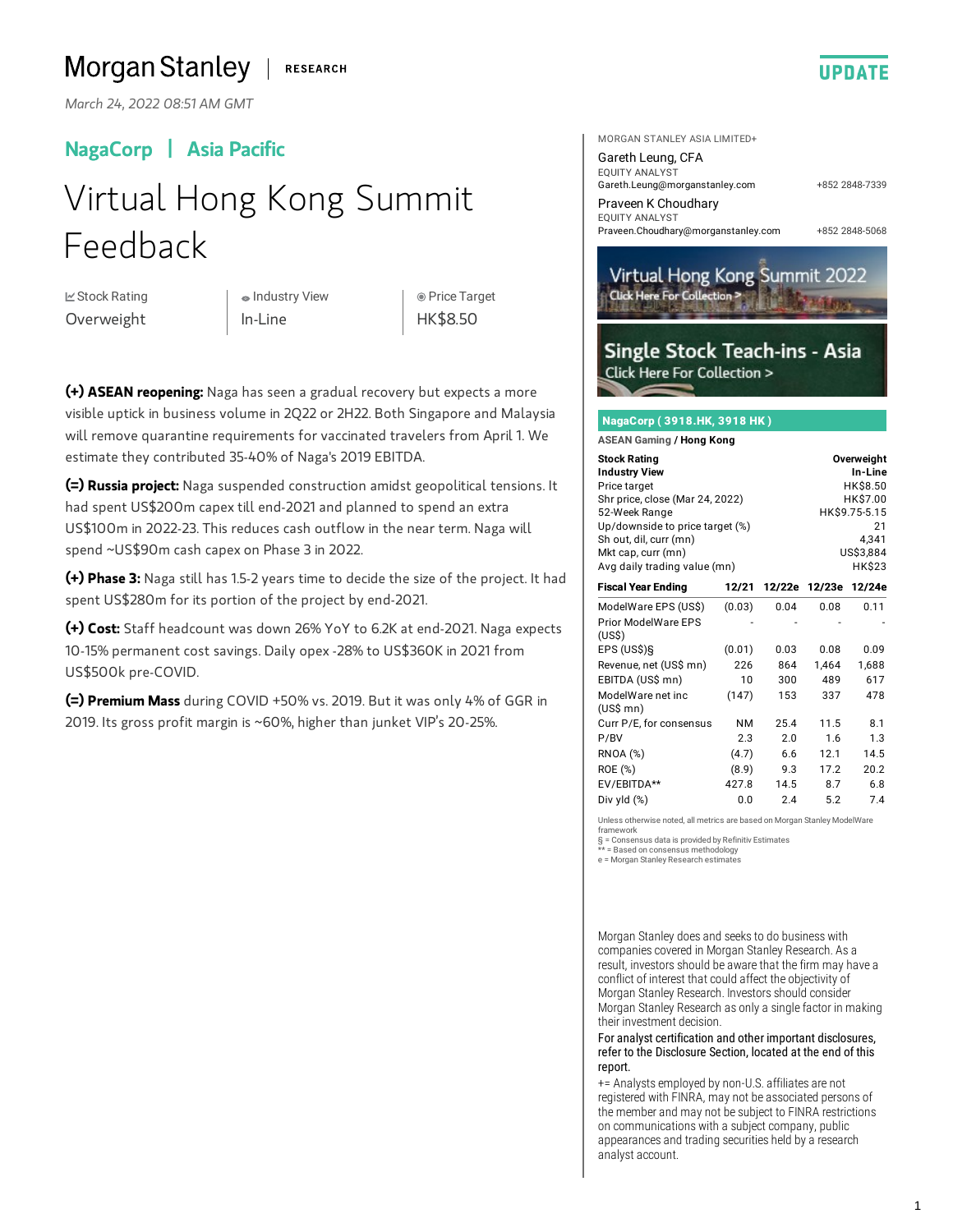#### Morgan Stanley | RESEARCH



*Important note regarding economic sanctions. This research references country/ies which aregenerally the subject of selective sanctions programs administeredor enforcedby the U.S. Department of the Treasury's Office of Foreign Assets Control ("OFAC"), the European Union and/or by other countries and multi-national bodies. Users of this report are solely responsible* for ensuring that their investment activities in relation to any sanctioned *country/ies* are carried out in compliance with applicable sanctions.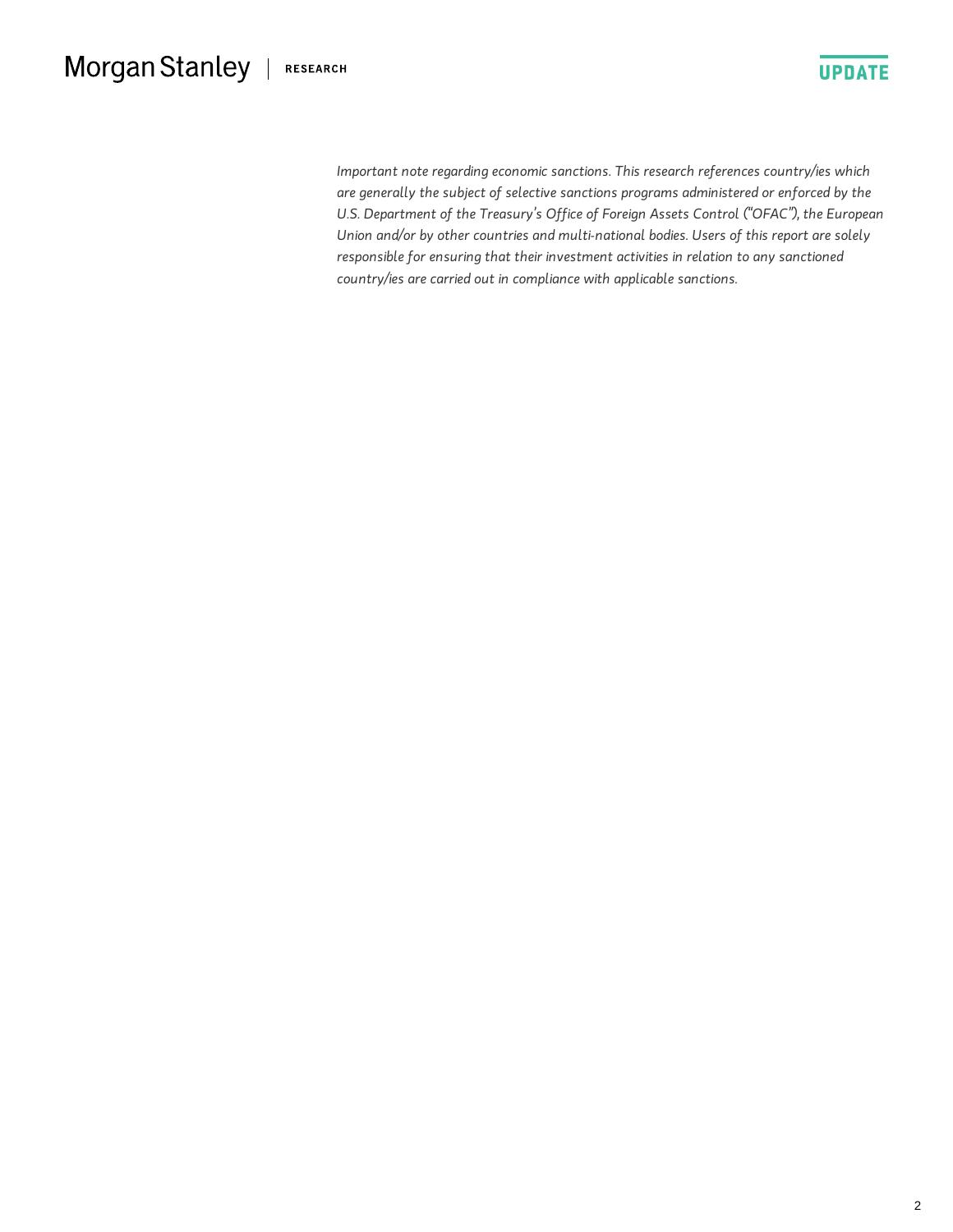

## Valuation Methodology and Risks

#### **NagaCorp (3918.HK)**

HK\$8.5: base case scenario value. We apply a target FCFE yield of 8.0% to our 2023 estimate with a 10% discount for time value. The target yield is higher than Macau peers' average of 7.0%, but lower than the company's historical average of 12% since 2018 in view of the company's monopoly status in a fast-growing market, and attractive margin and tax profile.

#### **Risks to Upside**

- Faster-than-expected ASEAN travel reopening
- Continued growth in domestic demand observed in 2H2O and 2M21
- Deeper-than-expected Direct VIP demand, leading to smaller/no cannibalization between Direct VIP and local junket VIP
- Flexibility in Naga3 budget in response to changing market demand

#### **Risks to Downside**

- Travel disruption affects reopening in ASEAN and Cambodia
- Severe regional competition for ASEAN customers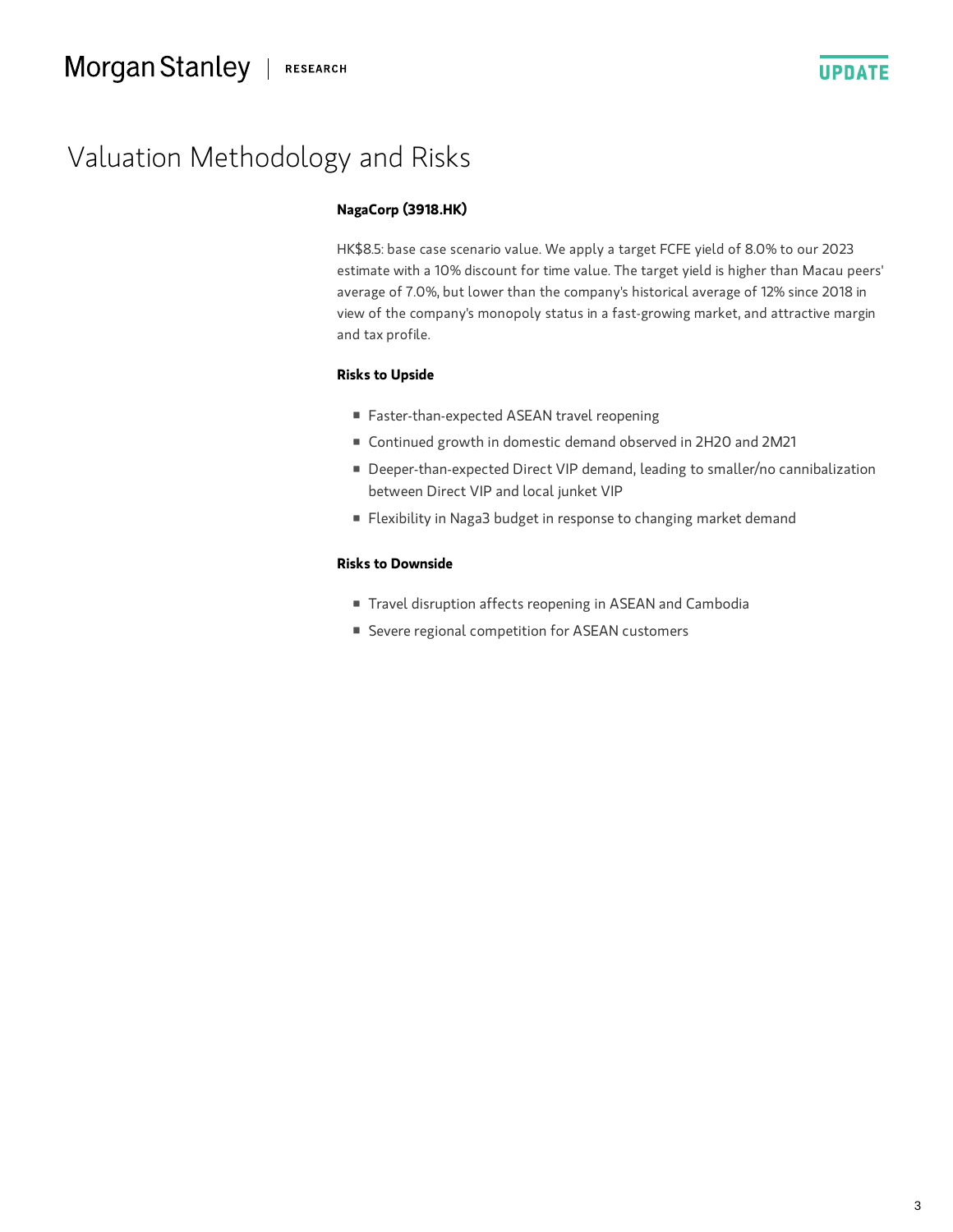**UPDATE** 

## **Disclosure Section**

The information and opinions in Morgan Stanley Research were prepared or are disseminated by Morgan Stanley Asia Limited (which accepts the responsibility for its contents) and/or Morgan Stanley Asia (Singapore) Pte. (Registration number 199206298Z) and/or Morgan Stanley Asia (Singapore) Securities Pte Ltd (Registration number 200008434H), regulated by the Monetary Authority of Singapore (which accepts legal responsibility for its contents and should be contacted with respect to any matters arising from, or in connection with, Morgan Stanley Research), and/or Morgan Stanley Taiwan Limited and/or Morgan Stanley & Co International plc, Seoul Branch, and/or Morgan Stanley Australia Limited (A.B.N. 67 003 734 576, holder of Australian financial services license No. 233742, which accepts responsibility for its contents), and/or Morgan Stanley Wealth Management Australia Pty Ltd (A.B.N. 19 009 145 555, holder of Australian financial services license No. 240813, which accepts responsibility for its contents), and/or Morgan Stanley India Company Private Limited, regulated by the Securities and Exchange Board of India ("SEBI") and holder of licenses as a Research Analyst (SEBI Registration No. INH000001105); Stock Broker (BSE Registration No. INB011054237 and NSE Registration No. INB/INF231054231), Merchant Banker (SEBI Registration No. INM000011203), and depository participant with National Securities Depository Limited (SEBI Registration No. IN-DP-NSDL-372-2014) which accepts the responsibility for its contents and should be contacted with respect to any matters arising from, or in connection with, Morgan Stanley Research, and their affiliates (collectively, "Morgan Stanley").

For important disclosures, stock price charts and equity rating histories regarding companies that are the subject of this report, please see the Morgan Stanley Research Disclosure Website at www.morganstanley.com/researchdisclosures, or contact your investment representative or Morgan Stanley Research at 1585 Broadway, (Attention: Research Management), New York, NY, 10036 USA.

For valuation methodology and risks associated with any recommendation, rating or price target referenced in this research report, please contact the Client Support Team as follows: US/Canada +1 800 303-2495; Hong Kong +852 2848-5999; Latin America +1 718 754-5444 (U.S.); London +44 (0)20-7425-8169; Singapore +65 6834-6860; Sydney +61 (0)2-9770-1505; Tokyo +81 (0)3-6836-9000. Alternatively you may contact your investment representative or Morgan Stanley Research at 1585 Broadway, (Attention: Research Management), New York, NY 10036 USA.

#### **Analyst Certification**

The following analysts hereby certify that their views about the companies and their securities discussed in this report are accurately expressed and that they have not received and will not receive direct or indirect compensation in exchange for expressing specific recommendations or views in this report: Praveen K Choudhary; Gareth Leung, CFA. .

#### **Global Research Conflict Management Policy**

Morgan Stanley Research has been published in accordance with our conflict management policy, which is available at www.morganstanley.com/institutional/research/conflictpolicies. A Portuguese version of the policy can be found at www.morganstanley.com.br

#### **Important Regulatory Disclosures on Subject Companies**

In the next 3 months, Morgan Stanley expects to receive or intends to seek compensation for investment banking services from Bloomberry Resorts<br>Corporation, Genting Singapore PLC, NagaCorp.

Within the last 12 months, Morgan Stanley has received compensation for products and services other than investment banking services from Genting<br>Singapore PLC, NagaCorp.

Within the last 12 months, Morgan Stanley has provided or is providing investment banking services to, or has an investment banking client relationship with, the following company: Bloomberry Resorts Corporation, Genting S

Within the last 12 months, Morgan Stanley has either provided or is providing non-investment banking, securities-related services to and/or in the past has entered into an agreement to provide services or has a client relationship with the following company: Genting Singapore PLC, **NagaCorp**.

The equity research analysts or strategists principally responsible for the preparation of Morgan Stanley Research have received compensation based upon various factors, including quality of research, investor client feedback, stock picking, competitive factors, firm revenues and overall investment banking revenues. Equity Research analysts' or strategists' compensation is not linked to investment banking or capital markets transactions performed by Morgan Stanley or the profitability or revenues of particular trading desks.

Morgan Stanley and its affiliates do business that relates to companies/instruments covered in Morgan Stanley Research, including market making, providing liquidity, fund management, commercial banking, extension of credit, investment services and investment banking. Morgan Stanley sells to and buys from customers the securities/instruments of companies covered in Morgan Stanley Research on a principal basis. Morgan Stanley may have a position in the debt of the Company or instruments discussed in this report. Morgan Stanley trades or may trade as principal in the debt securities (or in related derivatives) that are the subject of the debt research report.

Certain disclosures listed above are also for compliance with applicable regulations in non-US jurisdictions.

#### **STOCK RATINGS**

Morgan Stanley uses a relative rating system using terms such as Overweight, Equal-weight, Not-Rated or Underweight (see definitions below). Morgan Stanley does not assign ratings of Buy, Hold or Sell to the stocks we cover. Overweight, Equal-weight, Not-Rated and Underweight are not the equivalent of buy, hold and sell. Investors should carefully read the definitions of all ratings used in Morgan Stanley Research. In addition, since Morgan Stanley Research contains more complete information concerning the analyst's views, investors should carefully read Morgan Stanley Research, in its entirety, and not infer the contents from the rating alone. In any case, ratings (or research) should not be used or relied upon as investment advice. An investor's decision to buy or sell a stock should depend on individual circumstances (such as the investor's existing holdings) and other considerations.

#### **Global Stock Ratings Distribution**

#### (as of February 28, 2022)

The Stock Ratings described below apply to Morgan Stanley's Fundamental Equity Research and do not apply to Debt Research produced by the Firm. For disclosure purposes only (in accordance with FINRA requirements), we include the category headings of Buy, Hold, and Sell alongside our ratings of Overweight, Equal-weight, Not-Rated and Underweight. Morgan Stanley does not assign ratings of Buy, Hold or Sell to the stocks we cover. Overweight, Equal-weight, Not-Rated and Underweight are not the equivalent of buy, hold, and sell but represent recommended relative weightings (see definitions below). To satisfy regulatory requirements, we correspond Overweight, our most positive stock rating, with a buy recommendation; we correspond Equal-weight and Not-Rated to hold and Underweight to sell recommendations, respectively.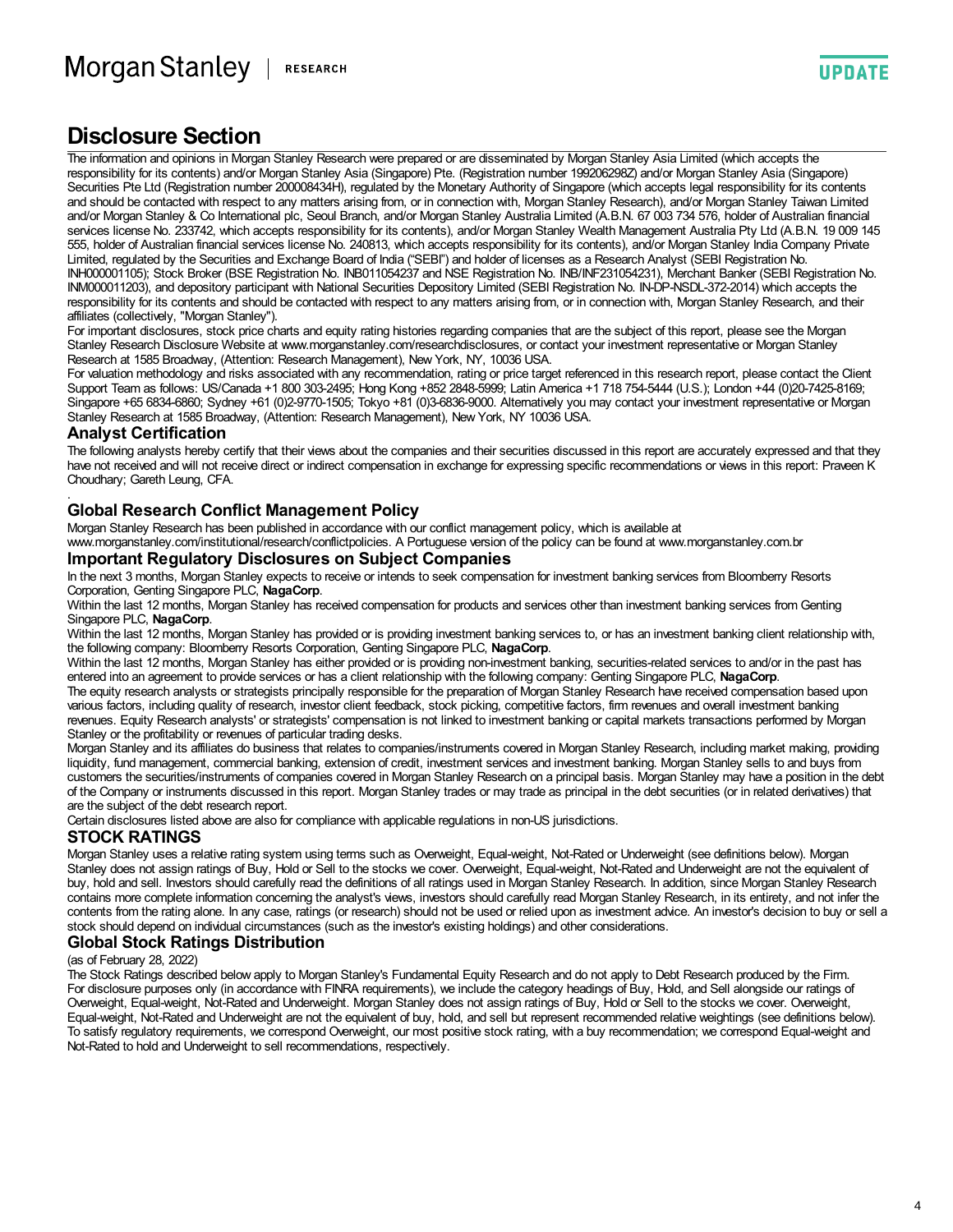|                     | <b>COVERAGE UNIVERSE</b> |              | <b>INVESTMENT BANKING CLIENTS (IBC)</b> |                  | OTHER MATERIAL<br><b>INVESTMENT SERVICES</b><br>CLIENTS (MISC) |              |              |
|---------------------|--------------------------|--------------|-----------------------------------------|------------------|----------------------------------------------------------------|--------------|--------------|
| <b>STOCK RATING</b> | <b>COUNT</b>             | % OF         | <b>COUNT</b>                            | % OF             | % OF                                                           | <b>COUNT</b> | % OF         |
| <b>CATEGORY</b>     |                          | <b>TOTAL</b> |                                         | <b>TOTAL IBC</b> | <b>RATING</b>                                                  |              | <b>TOTAL</b> |
|                     |                          |              |                                         |                  | <b>CATEGORY</b>                                                |              | <b>OTHER</b> |
|                     |                          |              |                                         |                  |                                                                |              | <b>MISC</b>  |
| Overweight/Buy      | 1494                     | 42%          | 386                                     | 46%              | 26%                                                            | 645          | 41%          |
| Equal-weight/Hold   | 1524                     | 43%          | 372                                     | 44%              | 24%                                                            | 708          | 45%          |
| Not-Rated/Hold      | 0                        | 0%           | 0                                       | $0\%$            | $0\%$                                                          | $\bf{0}$     | $0\%$        |
| Underweight/Sell    | 547                      | 15%          | 85                                      | 10%              | 16%                                                            | 209          | 13%          |
| <b>TOTAL</b>        | 3,565                    |              | 843                                     |                  |                                                                | 1562         |              |

Data include common stock and ADRs currently assigned ratings. Investment Banking Clients are companies from whom Morgan Stanley received investment banking compensation in the last 12 months. Due to rounding off of decimals, the percentages provided in the "% of total" column may not add up to exactly 100 percent.

#### **Analyst Stock Ratings**

Overweight (O). The stock's total return is expected to exceed the average total return of the analyst's industry (or industry team's) coverage universe, on a risk-adjusted basis, over the next 12-18 months.

Equal-weight (E). The stock's total return is expected to be in line with the average total return of the analyst's industry (or industry team's) coverage universe, on a risk-adjusted basis, over the next 12-18 months.

Not-Rated (NR). Currently the analyst does not have adequate conviction about the stock's total return relative to the average total return of the analyst's industry (or industry team's) coverage universe, on a risk-adjusted basis, over the next 12-18 months.

Underweight (U). The stock's total return is expected to be below the average total return of the analyst's industry (or industry team's) coverage universe, on a risk-adjusted basis, over the next 12-18 months.

Unless otherwise specified, the time frame for price targets included in Morgan Stanley Research is 12 to 18 months.

#### **Analyst Industry Views**

Attractive (A): The analyst expects the performance of his or her industry coverage universe over the next 12-18 months to be attractive vs. the relevant broad market benchmark, as indicated below.

In-Line (I): The analyst expects the performance of his or her industry coverage universe over the next 12-18 months to be in line with the relevant broad market benchmark, as indicated below.

Cautious (C): The analyst views the performance of his or her industry coverage universe over the next 12-18 months with caution vs. the relevant broad market benchmark, as indicated below.

Benchmarks for each region are as follows: North America - S&P 500; Latin America - relevant MSCI country index or MSCI Latin America Index; Europe - MSCI Europe; Japan - TOPIX; Asia - relevant MSCI country index or MSCI sub-regional index or MSCI AC Asia Pacific ex Japan Index.

#### **Stock Price, Price Target and Rating History (See Rating Definitions)**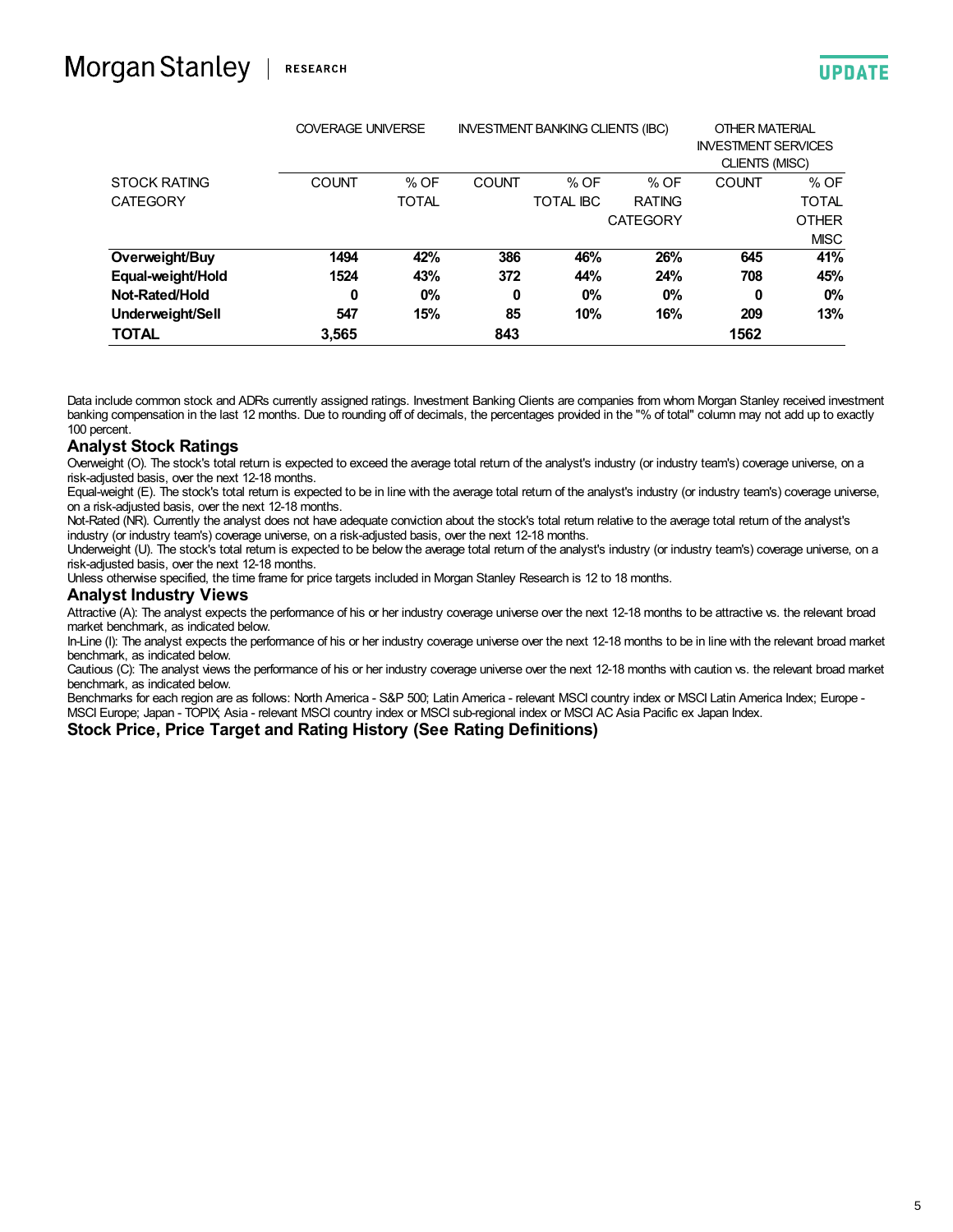#### Morgan Stanley | **RESEARCH**



NagaCorp (3918.HK) - As of 3/23/22 in HKD

Stock Rating History: 3/1/17 : NA/I; 6/18/17 : NA/A; 3/6/18 : 0/A; 4/4/18 : E/A; 7/25/18 : 0/A; 4/3/19 : NA/A; 7/21/19 : NA/A;

9/23/19:0/A; 7/13/21:E/A; 8/19/21:E/I; 9/6/21:0/I

Price Target History: 2/3/16 : NA; 3/6/18 : 8.2; 4/4/18 : 8.5; 5/21/18 : 8.1; 7/25/18 : 9.5; 2/14/19 : 11.5; 4/3/19 : NA; 9/23/19: 14; 2/12/20: 15; 4/7/20: 10; 8/25/20: 11; 7/13/21: 7; 9/6/21: 7.3; 2/28/22: 8.5

Date Format: MM/DD/YY Source: Morgan Stanley Research Price Target --No Price Target Assigned (NA) Stock Price (Covered by Current Analyst) WH Stock Price (Not Covered by Current Analyst) =

Stock and Industry Ratings (abbreviations below) appear as  $\bullet$  Stock Rating/Industry View

Stock Ratings: Overweight (O) Equal-weight (E) Underweight (U) Not-Rated (NR) No Rating Available (NA)

Industry View: Attractive (A) In-line (I) Cautious (C) No Rating (NR)

Effective January 13, 2014, the stocks covered by Morgan Stanley Asia Pacific will be rated relative to the analyst's industry (or industry team's) coverage.

Effective January 13, 2014, the industry view benchmarks for Morgan Stanley Asia Pacific are as follows: relevant MSCI country index or MSCI sub-regional index or MSCI AC Asia Pacific ex Japan Index.

#### **Important Disclosures for Morgan Stanley Smith Barney LLC & E\*TRADE Securities LLC Customers**

Important disclosures regarding the relationship between the companies that are the subject of Morgan Stanley Research and Morgan Stanley Smith Barney LLC or Morgan Stanley or any of their affiliates, are available on the Morgan Stanley Wealth Management disclosure website at www.morganstanley.com/online/researchdisclosures. For Morgan Stanley specific disclosures, you may refer to

www.morganstanley.com/researchdisclosures.

Each Morgan Stanley research report is reviewed and approved on behalf of Morgan Stanley Smith Barney LLC and E\*TRADE Securities LLC. This review and approval is conducted by the same person who reviews the research report on behalf of Morgan Stanley. This could create a conflict of interest.

#### **Other Important Disclosures**

Morgan Stanley Research policy is to update research reports as and when the Research Analyst and Research Management deem appropriate, based on developments with the issuer, the sector, or the market that may have a material impact on the research views or opinions stated therein. In addition, certain Research publications are intended to be updated on a regular periodic basis (weekly/monthly/quarterly/annual) and will ordinarily be updated with that frequency, unless the Research Analyst and Research Management determine that a different publication schedule is appropriate based on current conditions. Morgan Stanley is not acting as a municipal advisor and the opinions or views contained herein are not intended to be, and do not constitute, advice within the meaning of Section 975 of the Dodd-Frank Wall Street Reform and Consumer Protection Act.

Morgan Stanley produces an equity research product called a "Tactical Idea." Views contained in a "Tactical Idea" on a particular stock may be contrary to the recommendations or views expressed in research on the same stock. This may be the result of differing time horizons, methodologies, market events, or other factors. For all research available on a particular stock, please contact your sales representative or go to Matrix at http://www.morganstanley.com/matrix. Morgan Stanley Research is provided to our clients through our proprietary research portal on Matrix and also distributed electronically by Morgan Stanley to clients. Certain, but not all, Morgan Stanley Research products are also made available to clients through third-party vendors or redistributed to clients through alternate electronic means as a convenience. For access to all available Morgan Stanley Research, please contact your sales representative or go to Matrix at http://www.morganstanley.com/matrix.

Any access and/or use of Morgan Stanley Research is subject to Morgan Stanley's Terms of Use (http://www.morganstanley.com/terms.html). By accessing and/or using Morgan Stanley Research, you are indicating that you have read and agree to be bound by our Terms of Use

(http://www.morganstanley.com/terms.html). In addition you consent to Morgan Stanley processing your personal data and using cookies in accordance with our Privacy Policy and our Global Cookies Policy (http://www.morganstanley.com/privacy\_pledge.html), including for the purposes of setting your preferences and to collect readership data so that we can deliver better and more personalized service and products to you. To find out more information about how Morgan Stanley processes personal data, how we use cookies and how to reject cookies see our Privacy Policy and our Global Cookies Policy (http://www.morganstanley.com/privacy\_pledge.html).

If you do not agree to our Terms of Use and/or if you do not wish to provide your consent to Morgan Stanley processing your personal data or using cookies please do not access our research.

Morgan Stanley Research does not provide individually tailored investment advice. Morgan Stanley Research has been prepared without regard to the circumstances and objectives of those who receive it. Morgan Stanley recommends that investors independently evaluate particular investments and strategies, and encourages investors to seek the advice of a financial adviser. The appropriateness of an investment or strategy will depend on an investor's circumstances and objectives. The securities, instruments, or strategies discussed in Morgan Stanley Research may not be suitable for all investors, and certain investors may not be eligible to purchase or participate in some or all of them. Morgan Stanley Research is not an offer to buy or sell or the solicitation of an offer to buy or sell any security/instrument or to participate in any particular trading strategy. The value of and income from your investments may vary because of changes in interest rates, foreign exchange rates, default rates, prepayment rates, securities/instruments prices, market indexes, operational or financial conditions of companies or other factors. There may be time limitations on the exercise of options or other rights in securities/instruments transactions. Past performance is not necessarily a guide to future performance. Estimates of future performance are based on assumptions that may not be

**UPDATE**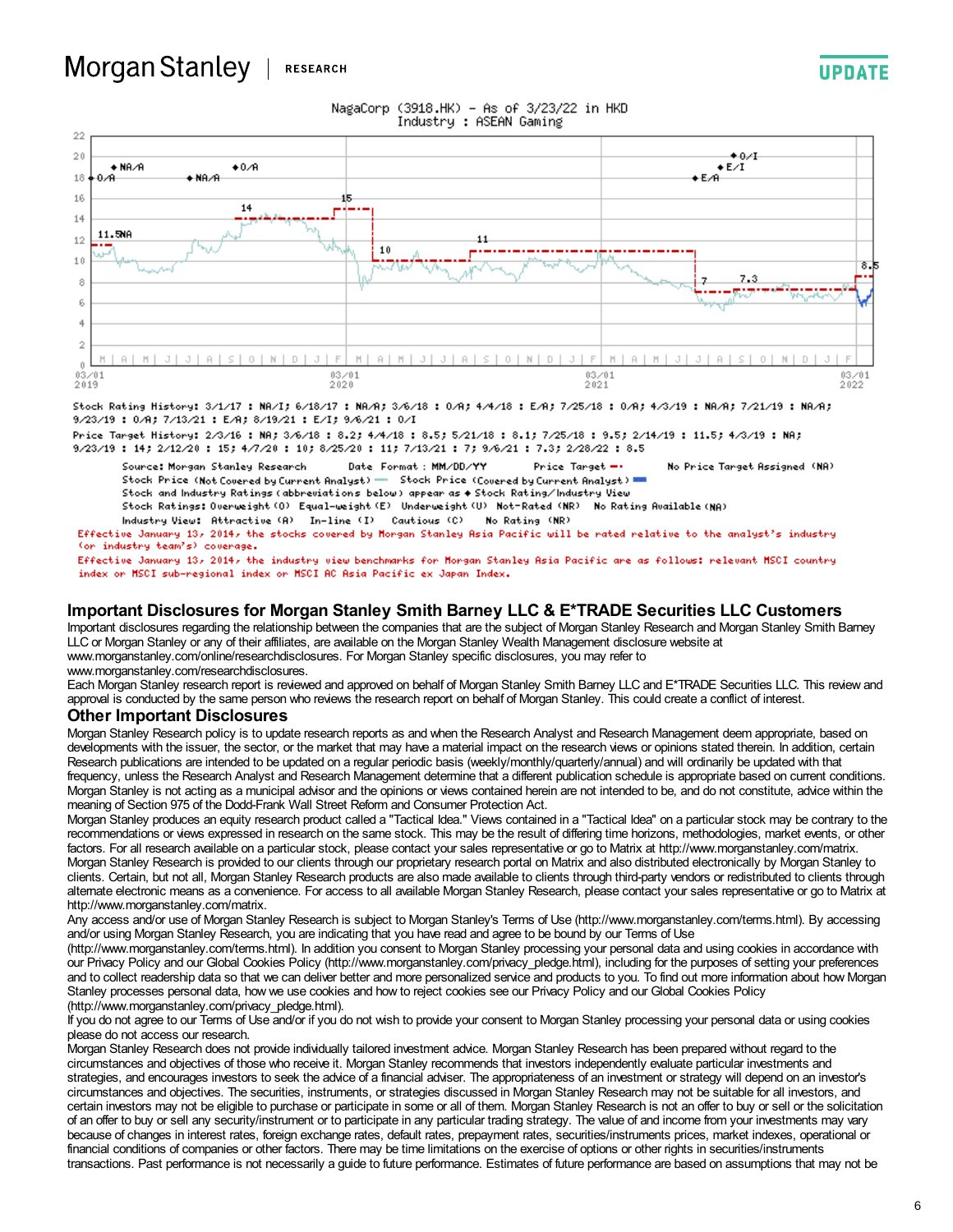#### Morgan Stanley **RESEARCH**

realized. If provided, and unless otherwise stated, the closing price on the cover page is that of the primary exchange for the subject company's securities/instruments.

The fixed income research analysts, strategists or economists principally responsible for the preparation of Morgan Stanley Research have received compensation based upon various factors, including quality, accuracy and value of research, firm profitability or revenues (which include fixed income trading and capital markets profitability or revenues), client feedback and competitive factors. Fixed Income Research analysts', strategists' or economists' compensation is not linked to investment banking or capital markets transactions performed by Morgan Stanley or the profitability or revenues of particular trading desks.

The "Important Regulatory Disclosures on Subject Companies" section in Morgan Stanley Research lists all companies mentioned where Morgan Stanley owns 1% or more of a class of common equity securities of the companies. For all other companies mentioned in Morgan Stanley Research, Morgan Stanley may have an investment of less than 1% in securities/instruments or derivatives of securities/instruments of companies and may trade them in ways different from those discussed in Morgan Stanley Research. Employees of Morgan Stanley not involved in the preparation of Morgan Stanley Research may have investments in securities/instruments or derivatives of securities/instruments of companies mentioned and may trade them in ways different from those<br>discussed in Morgan Stanley Research. Derivatives may be issued by Morga

With the exception of information regarding Morgan Stanley, Morgan Stanley Research is based on public information. Morgan Stanley makes every effort to use reliable, comprehensive information, but we make no representation that it is accurate or complete. We have no obligation to tell you when opinions or information in Morgan Stanley Research change apart from when we intend to discontinue equity research coverage of a subject company. Facts and views presented in Morgan Stanley Research have not been reviewed by, and may not reflect information known to, professionals in other Morgan Stanley business areas, including investment banking personnel.

Morgan Stanley Research personnel may participate in company events such as site visits and are generally prohibited from accepting payment by the company of associated expenses unless pre-approved by authorized members of Research management.

Morgan Stanley may make investment decisions that are inconsistent with the recommendations or views in this report.

To our readers based in Taiwan or trading in Taiwan securities/instruments: Information on securities/instruments that trade in Taiwan is distributed by Morgan Stanley Taiwan Limited ("MSTL"). Such information is for your reference only. The reader should independently evaluate the investment risks and is solely responsible for their investment decisions. Morgan Stanley Research may not be distributed to the public media or quoted or used by the public media without the express written consent of Morgan Stanley. Any non-customer reader within the scope of Article 7-1 of the Taiwan Stock Exchange Recommendation Regulations accessing and/or receiving Morgan Stanley Research is not permitted to provide Morgan Stanley Research to any third party (including but not limited to related parties, affiliated companies and any other third parties) or engage in any activities regarding Morgan Stanley Research which may create or give the appearance of creating a conflict of interest. Information on securities/instruments that do not trade in Taiwan is for informational purposes only and is not to be construed as a recommendation or a solicitation to trade in such securities/instruments. MSTL may not execute transactions for clients in these securities/instruments.

Certain information in Morgan Stanley Research was sourced by employees of the Shanghai Representative Office of Morgan Stanley Asia Limited for the use of Morgan Stanley Asia Limited.

Morgan Stanley is not incorporated under PRC law and the research in relation to this report is conducted outside the PRC. Morgan Stanley Research does not constitute an offer to sell or the solicitation of an offer to buy any securities in the PRC. PRC investors shall have the relevant qualifications to invest in such securities and shall be responsible for obtaining all relevant approvals, licenses, verifications and/or registrations from the relevant governmental authorities themselves. Neither this report nor any part of it is intended as, or shall constitute, provision of any consultancy or advisory service of securities investment as defined under PRC law. Such information is provided for your reference only.

Morgan Stanley Research is disseminated in Brazil by Morgan Stanley C.T.V.M. S.A. located at Av. Brigadeiro Faria Lima, 3600, 6th floor, São Paulo - SP, Brazil; and is regulated by the Comissão de Valores Mobiliários; in Mexico by Morgan Stanley México, Casa de Bolsa, S.A. de C.V which is regulated by Comision Nacional Bancaria y de Valores. Paseo de los Tamarindos 90, Torre 1, Col. Bosques de las Lomas Floor 29, 05120 Mexico City; in Japan by Morgan Stanley MUFG Securities Co., Ltd. and, for Commodities related research reports only, Morgan Stanley Capital Group Japan Co., Ltd; in Hong Kong by Morgan Stanley Asia Limited (which accepts responsibility for its contents) and by Morgan Stanley Asia International Limited, Hong Kong Branch; in Singapore by Morgan Stanley Asia (Singapore) Pte. (Registration number 199206298Z) and/or Morgan Stanley Asia (Singapore) Securities Pte Ltd (Registration number 200008434H), regulated by the Monetary Authority of Singapore (which accepts legal responsibility for its contents and should be contacted with respect to any matters arising from, or in connection with, Morgan Stanley Research) and by Morgan Stanley Asia International Limited, Singapore Branch (Registration number T11FC0207F); in Australia to "wholesale clients" within the meaning of the Australian Corporations Act by Morgan Stanley Australia Limited A.B.N. 67 003 734 576, holder of Australian financial services license No. 233742, which accepts responsibility for its contents; in Australia to "wholesale clients" and "retail clients" within the meaning of the Australian Corporations Act by Morgan Stanley Wealth Management Australia Pty Ltd (A.B.N. 19 009 145 555, holder of Australian financial services license No. 240813, which accepts responsibility for its contents; in Korea by Morgan Stanley & Co International plc, Seoul Branch; in India by Morgan Stanley India Company Private Limited; in Canada by Morgan Stanley Canada Limited, which has approved of and takes responsibility for its contents in Canada; in Germany and the European Economic Area where required by Morgan Stanley Europe S.E., authorised and regulated by Bundesanstalt fuer Finanzdienstleistungsaufsicht (BaFin) under the reference number 149169; in the US by Morgan Stanley & Co. LLC, which accepts responsibility for its contents. Morgan Stanley & Co. International plc, authorized by the Prudential Regulatory Authority and regulated by the Financial Conduct Authority and the Prudential Regulatory Authority, disseminates in the UK research that it has prepared, and approves solely for the purposes of section 21 of the Financial Services and Markets Act 2000, research which has been prepared by any of its affiliates. RMB Morgan Stanley Proprietary Limited is a member of the JSE Limited and A2X(Pty) Ltd. RMB Morgan Stanley Proprietary Limited is a joint venture owned equally by Morgan Stanley International Holdings Inc. and RMB Investment Advisory (Proprietary) Limited, which is wholly owned by FirstRand Limited. The information in Morgan Stanley Research is being disseminated by Morgan Stanley Saudi Arabia, regulated by the Capital Market Authority in the Kingdom of Saudi Arabia , and is directed at Sophisticated investors only.

The information in Morgan Stanley Research is being communicated by Morgan Stanley & Co. International plc (DIFC Branch), regulated by the Dubai Financial Services Authority (the DFSA), and is directed at Professional Clients only, as defined by the DFSA. The financial products or financial services to which this research relates will only be made available to a customer who we are satisfied meets the regulatory criteria to be a Professional Client. The information in Morgan Stanley Research is being communicated by Morgan Stanley & Co. International plc (QFC Branch), regulated by the Qatar Financial Centre Regulatory Authority (the QFCRA), and is directed at business customers and market counterparties only and is not intended for Retail Customers as defined by the QFCRA.

As required by the Capital Markets Board of Turkey, investment information, comments and recommendations stated here, are not within the scope of investment advisory activity. Investment advisory service is provided exclusively to persons based on their risk and income preferences by the authorized firms. Comments and recommendations stated here are general in nature. These opinions may not fit to your financial status, risk and return preferences. For this reason, to make an investment decision by relying solely to this information stated here may not bring about outcomes that fit your expectations. The trademarks and service marks contained in Morgan Stanley Research are the property of their respective owners. Third-party data providers make no warranties or representations relating to the accuracy, completeness, or timeliness of the data they provide and shall not have liability for any damages relating to such data. The Global Industry Classification Standard (GICS) was developed by and is the exclusive property of MSCI and S&P. Morgan Stanley Research, or any portion thereof may not be reprinted, sold or redistributed without the written consent of Morgan Stanley. Indicators and trackers referenced in Morgan Stanley Research may not be used as, or treated as, a benchmark under Regulation EU 2016/1011, or any other similar framework.

**UPDATE**